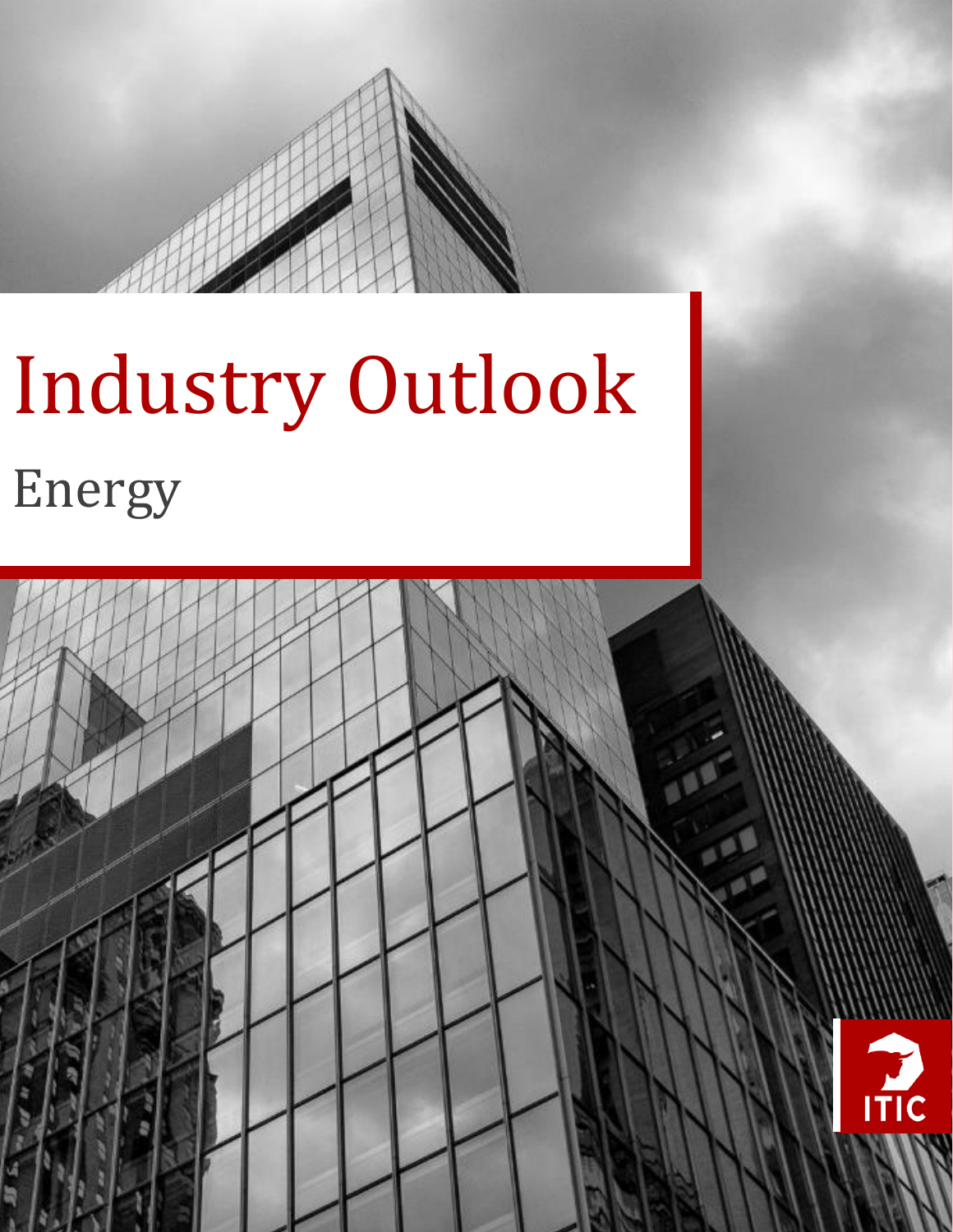# **Table of Contents**

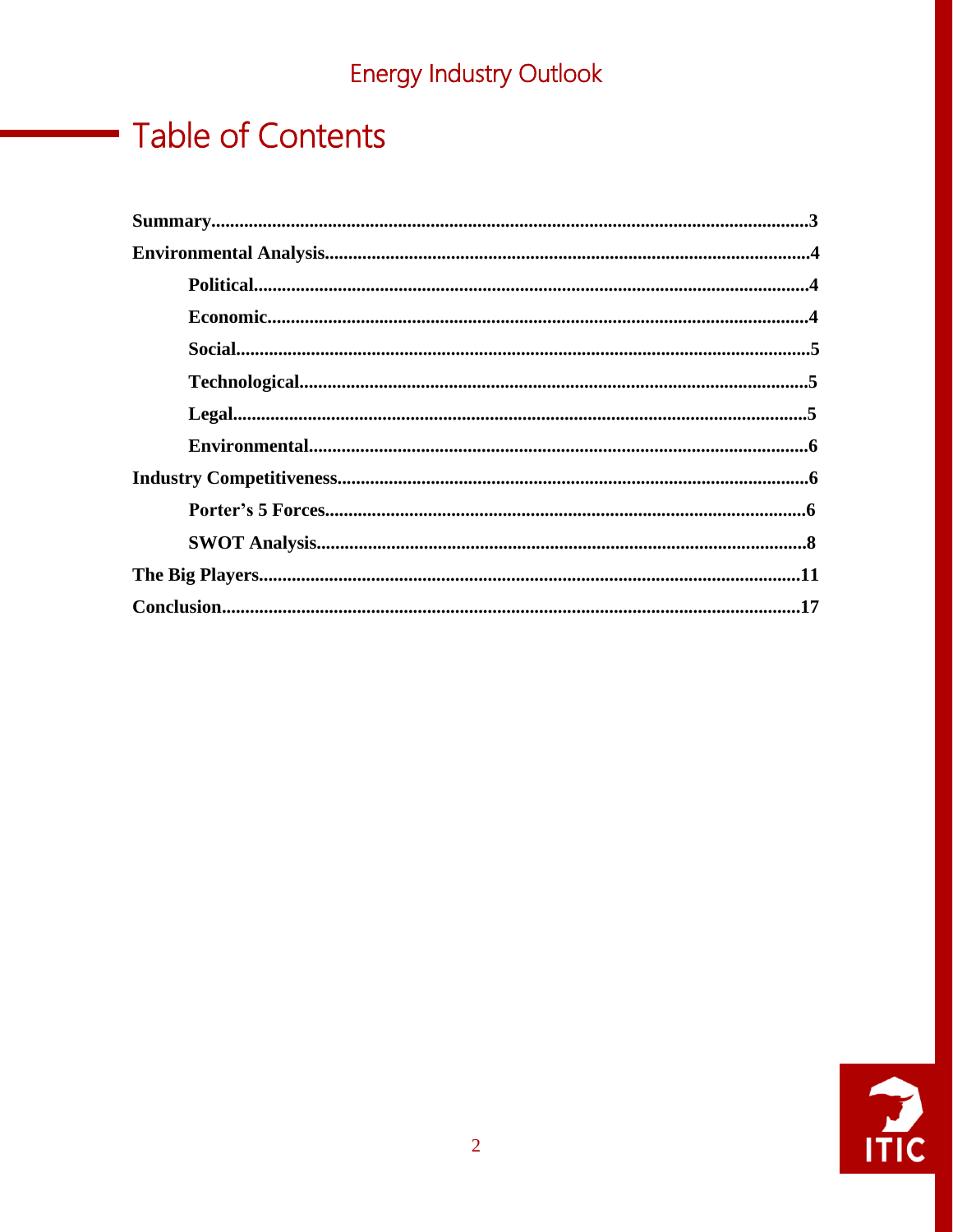# **Summary**



The energy industry comprises companies that produce or supply energy. This is a very important industry since it provides the energy that other industries need to operate. This industry can be divided into two big segments, depending on the source of the energy that is used for the production: non-renewable and renewable.

Filipa Pires Research Department

On one hand, the non-renewable segment is related to the production and supply of fossil fuels, such as oil, natural gas, and nuclear. Some of the most common businesses in this segment are related to oil and gas drilling, pipeline, refining, and mining. On the other hand, renewable energy comprises energies such as biofuels and wind, solar, and hydropower. Energy generated by renewable power represents only 13.4% of all energy generation, but this is a number that has been increasing yearly in the last decade.

The companies in this industry are affected by the prices of energy commodities, such as oil and gas. For example, when oil prices increase, producers tend to increase their supply. However, refiners prefer when oil prices decrease since it decreases their costs. It is important to note that, because of this, this industry is very sensitive to political events since throughout history it was possible to see enormous fluctuations in the oil price due to these events. One example of this was the Gulf War, where prices rose from \$34 to \$77 per barrel.

One last important thing to note is the rise in the efforts made to protect the environment and create a more sustainable and clean economy. Due to this, the non-renewable sector can suffer a decline in its activity, since it is the most polluting industry, known for several accidents that caused devastation in its surroundings. But it is a great opportunity for the renewable energy sector since it offers a cleaner and less pollutant form of energy, commonly known as green energy.

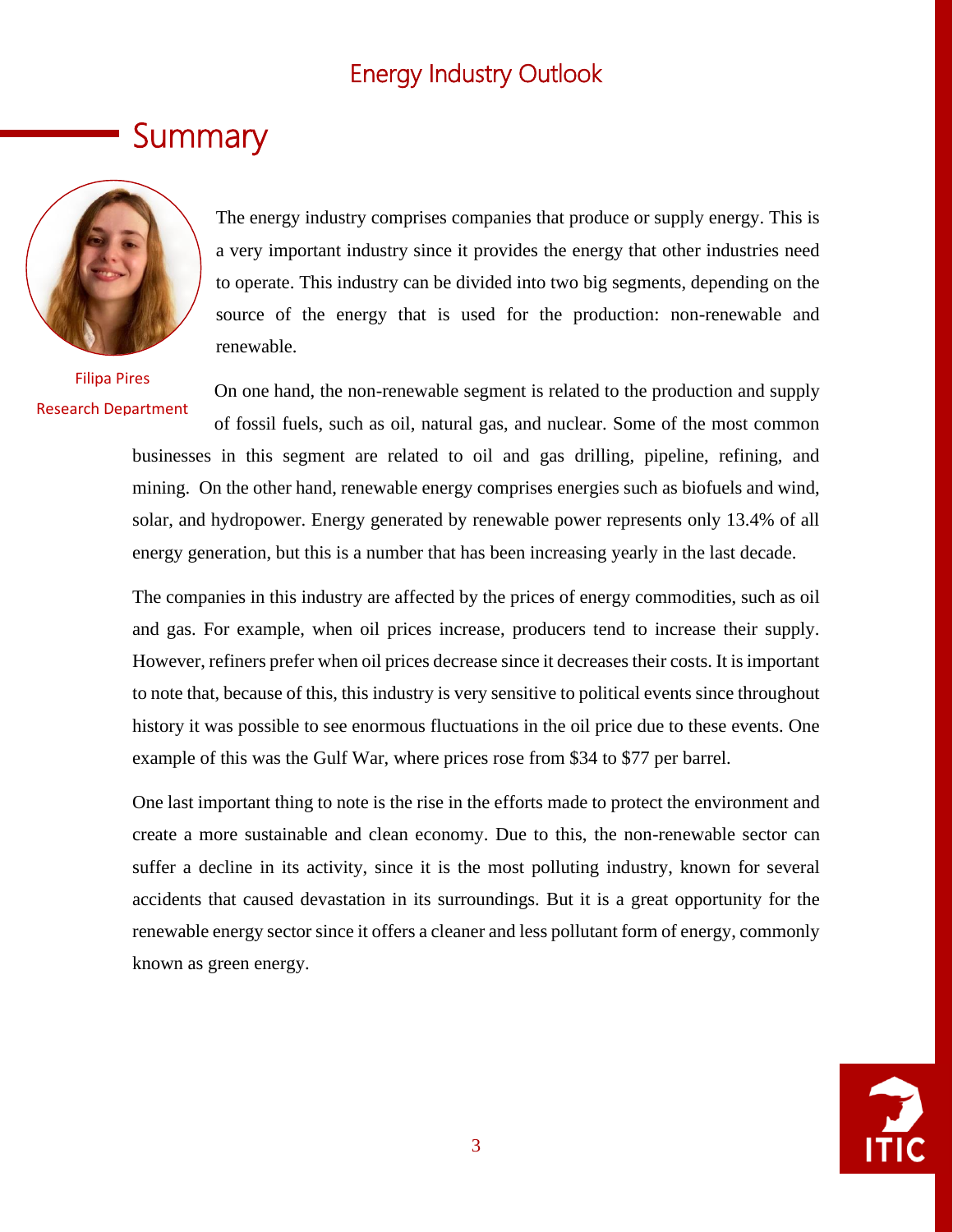# Environmental Analysis



João Matos Research Department

### **Political**

The Energy Industry Political opinion is going through a transformation phase, as people start to worry more about climate change and Politicians and Governments focus more on it.

Regarding Europe, there is currently in place the European Green Deal, which is a political movement to become a climate-neutral continent. This pushes the Energy Industry to act on the transition to Renewable Energy, by imposing strict rules, that become stricter as time goes by, to allow a smooth transition.

As for the USA, there is currently in place the Green New Deal, which is a political movement that also thrives for becoming a less pollutant/climate-neutral country.

Many countries also subsidize Renewable Energy private acts, like buying an Electric Car or Solar Panels, among many other subsidies.

#### **Economical**

Just like it said previously, the Renewable Energy section has subsidies, which include lower taxes. This is one of the ways found by governments to increase the investment in Renewable Energies. Another economical advantage these companies face is having the opportunity to use public funds for R&D and even for some public projects. At the same time, interest rates are low, which is good for companies that need to borrow money. There is also the rising demand for energy and renewable energy products, which also contributes to increasing the Revenue.

However, a big part of the Energy Industry is made of companies that explore Non-renewable Energy. These companies are being very affected by all the measurements taken by most developed countries. Because of that, some of them are trying to also go after this recent Renewable Energy section.

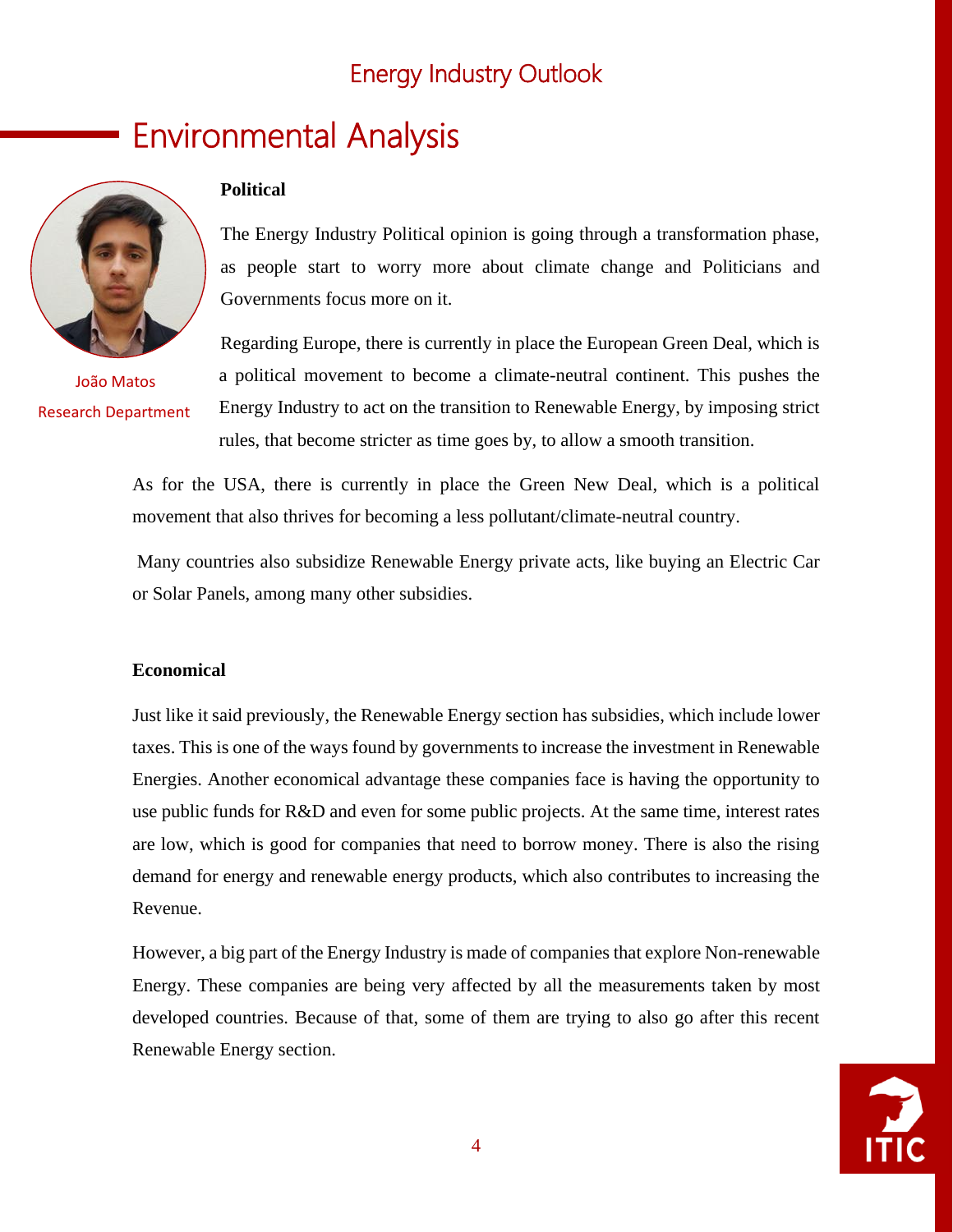#### **Social**

Due to COVID-19, lockdowns are/were in place in many places, while working and classes from home have become the norm. With this, the demand for individual electricity increases, while the demand for electricity by companies decreased since offices and workplaces are closed.

On another subject, the number of middle-income households in under-developed countries is growing (e.g. China, India), while the number of people in upper-income households in developed countries is growing. With both facts in mind, particularly the first, it is expected for the common household to increase its electrical consumption in the near future.

#### **Technological**

The Energy Industry transformation from non-renewable to renewable is supported by a massive technological revolution.

One of the biggest changes was the \$/watt. The average 6kWh residential solar system, which would cost around \$40k in 2010/2011. Now, at only \$2.5 per watt, a 6 kWh would cost around \$15k, which is less than half of what it was a decade ago.

Another area where tech development has upgraded the energy industry is on batteries, which used to cost more than \$1.1 thousand per kWh back in 2010, while in 2020, for the first time, it has reached below \$100 for the same power capacity.

#### **Legal**

Like all other industries, the Energy Industry needs to follow the laws and regulations. Today's problems fit the fast-paced market environment that most industries are in. With the market being fast-paced and politics still having slow methods of implementing laws and regulations, sometimes industries enter non-regulated areas.

One part of the Energy Industry that is being very affected by regulations is the nonrenewable sector. This being because of rules imposed to lower greenhouse emissions.

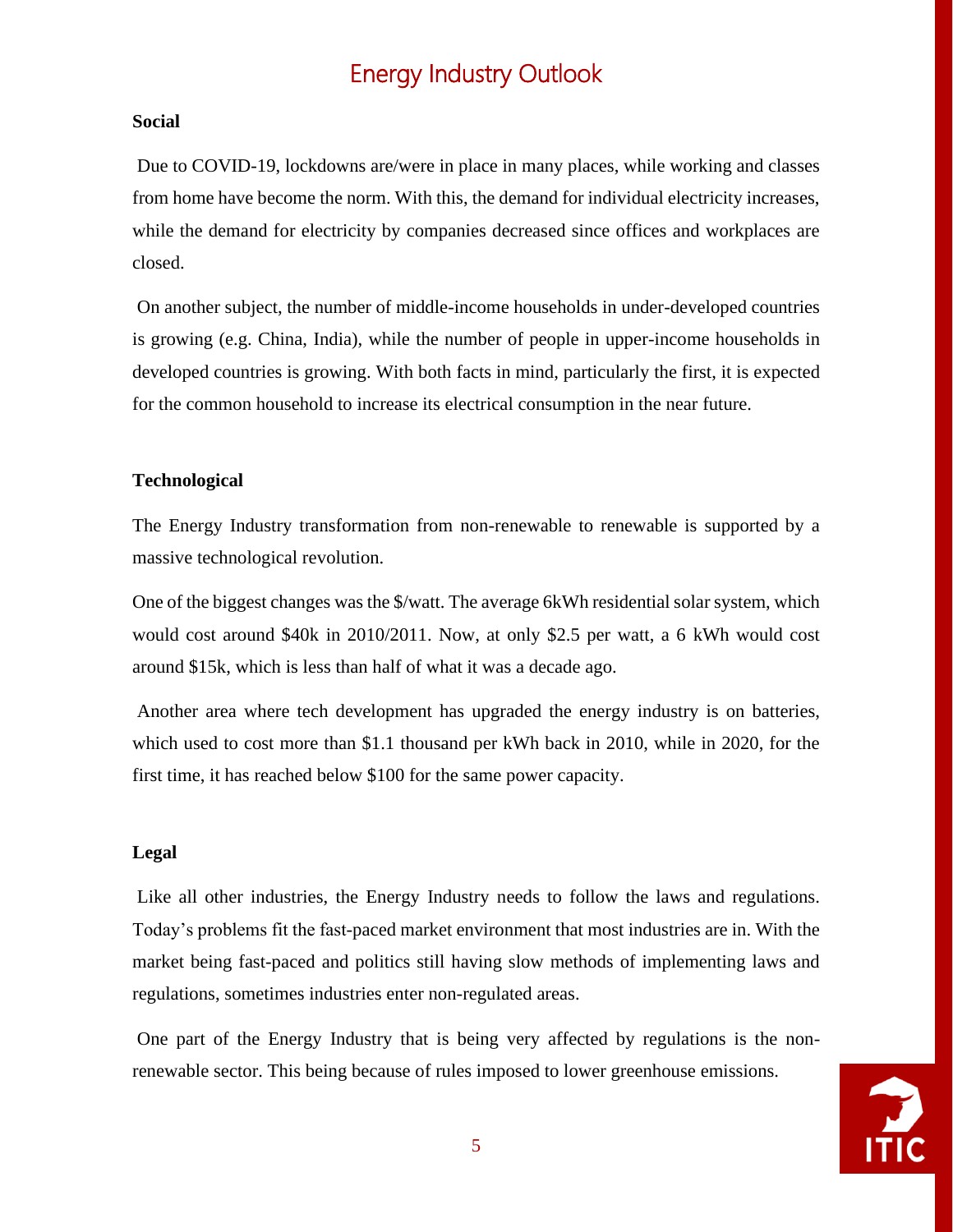The opposite is also true, with the renewable sector being constantly helped by new regulations that, by affecting the non-renewable sector, increase the first's revenue.

#### **Environmental**

As previously discussed, the Environmental Impact of the Energy Industry is considerably high. Being the second-highest greenhouse gas source, with 28%, the production of Electricity is one of the main causes of climate change. However, the other 72% is majorly caused by Energy production through other means (e.g. Car Engines, Plane Engines), with the only way to solve this being through increased renewable energy production supporting other industries and services, by, for example, swapping ICE engines to Electric Engines that depend on an Electric infrastructure that is still lacking or by producing enough renewable energy to feed other industries.

# Industry Competitiveness



Fernando Rangel Research Department

### Porter's 5 Forces

#### **The Threat of New Entrants**

- **Low competitive force**
- Upon entering this market, it is required that companies have a huge start-up capital in order to survive. This industry is very capital-intensive and demands making investments in things such as research and development, Property, Plant, Equipment, repairments. Also, governments around the world often require that companies operating in this industry follow environmental regulations which usually causes companies to acquire specific expensive capital to comply, already weaving out smaller companies. This makes it very difficult for most new entrants to pass this barrier to entry and compete against well-established companies.

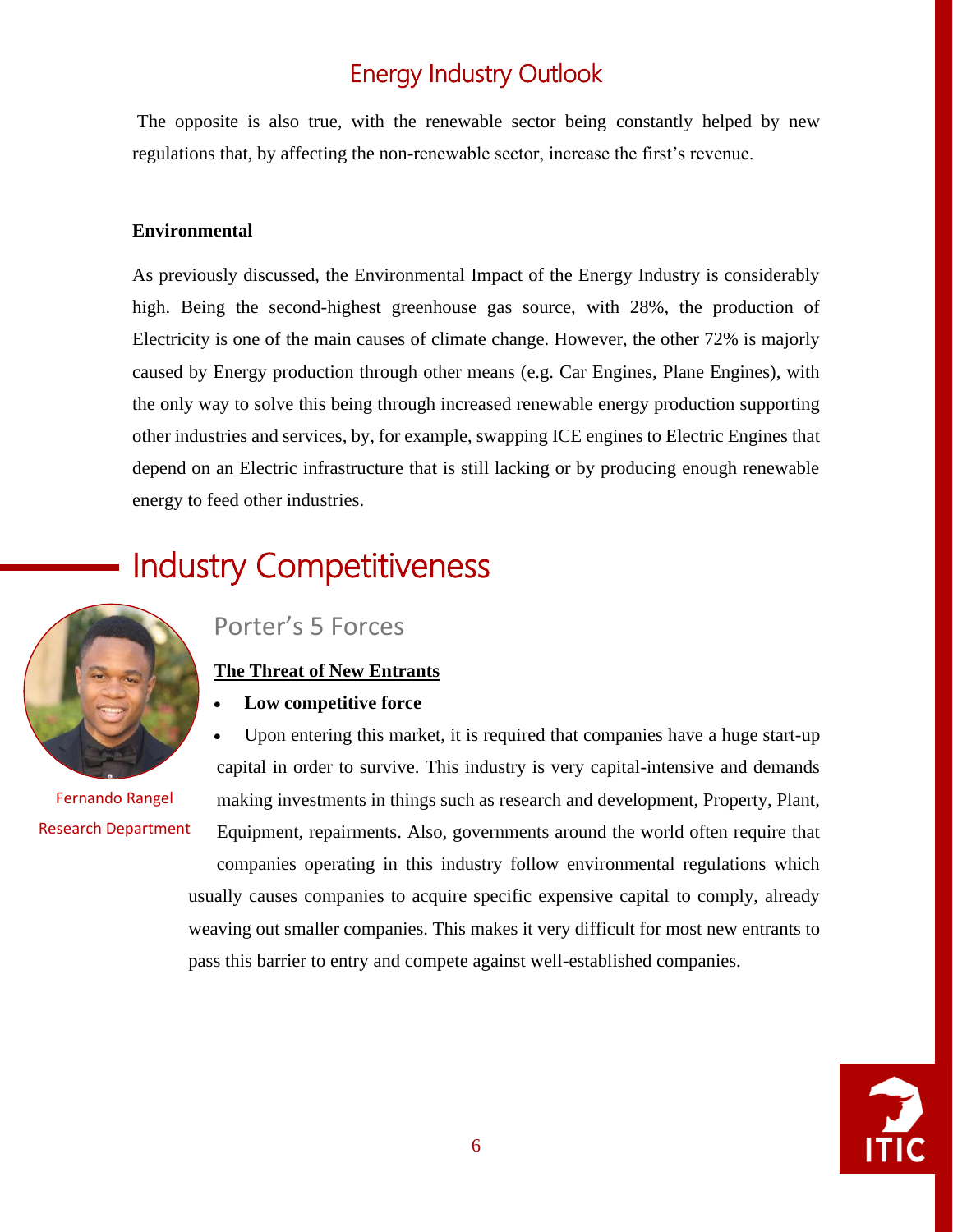### **Competitive Rivalry**

#### • **Strong competitive force**

- The energy market is highly competitive considering that it is generally fragmented with a diversity of several global and regional companies. However, with not much product and service differentiation, most companies in this market mainly compete by stealing customers and providing cheaper price options. Due to this rivalry, it is difficult for many companies to maintain good profit margins as they compete with other companies in pricing, and government regulations also;
- Even though competition is found in this market, it is also important to note that natural monopolies in certain countries can occur due to the high start-up costs. With that, competition in the industry will be low compared to fragmented markets in other places

### **Bargaining Power of Buyers**

### **Low Bargaining Power**

• Consumers in this market have low bargaining power since the prices provided by companies usually reflect the general market price of the commodity which is not controlled by the company, Therefore, in this industry buyers often must pay the price that is being presented since there is little that can be done. An example of this can be seen with crude oil. If the price changes, it typically changes on a global scale.

#### **Bargaining Power of Suppliers**

- **Moderate bargaining power**
- Suppliers in the industry can range from companies that extract natural resources such as coal and crude oil to companies that supply electricity and power. These suppliers have moderate power since consumers are dependent on these types of resources and because the number of consumers demanding these resources is small when compared to the suppliers.

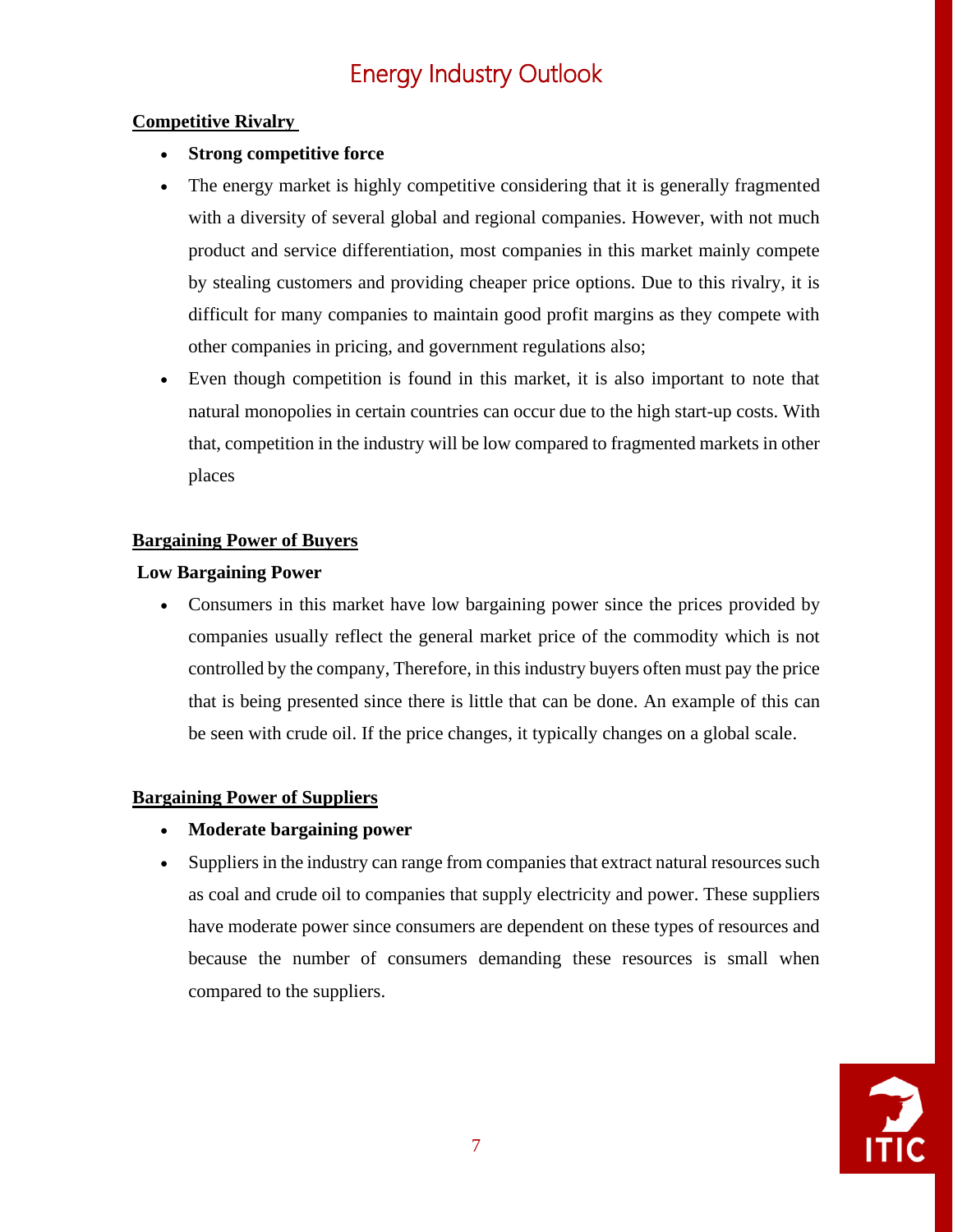### **Threat of Substitute**

- **Low threat of substitute**
- There is a low threat of substitute products since there is not much differentiation in the product/service from company to company. Although, because there are many different companies that can provide the same products/services in this industry, consumers can switch to different companies at ease and generally without any switching costs.



Ruslan Pushkar Research Department

### SWOT Analysis

From a legacy energy company perspective:

| <b>Strengths</b>                                 | <b>Weaknesses</b>                   |
|--------------------------------------------------|-------------------------------------|
| S1 - An Essential Sector                         | $W1 -$ Highly Polluting             |
| S <sub>2</sub> – Highly Developed Infrastructure | $W2$ – Dependent on fossil fuels    |
|                                                  | W3 – Large Dependence on Imports    |
|                                                  | W4 – High Prices for Renewables     |
|                                                  |                                     |
| <b>Opportunities</b>                             | <b>Threats</b>                      |
| $O1$ – Development of new technology for         | $T1 -$ Climate Change               |
| <b>Sustainable Energy</b>                        | T2 - Low social acceptance for      |
| O <sub>2</sub> – Large investment in Renewables  |                                     |
|                                                  | polluting energy                    |
| $O3 - Government Subsidizing$                    | T3 – Lower Investment into the non- |
| O4 – High Public Interest in Renewables          | renewable sector                    |
| $O5 -$ Growing Need for Electricity              | $T4 - New$ sustainability laws      |

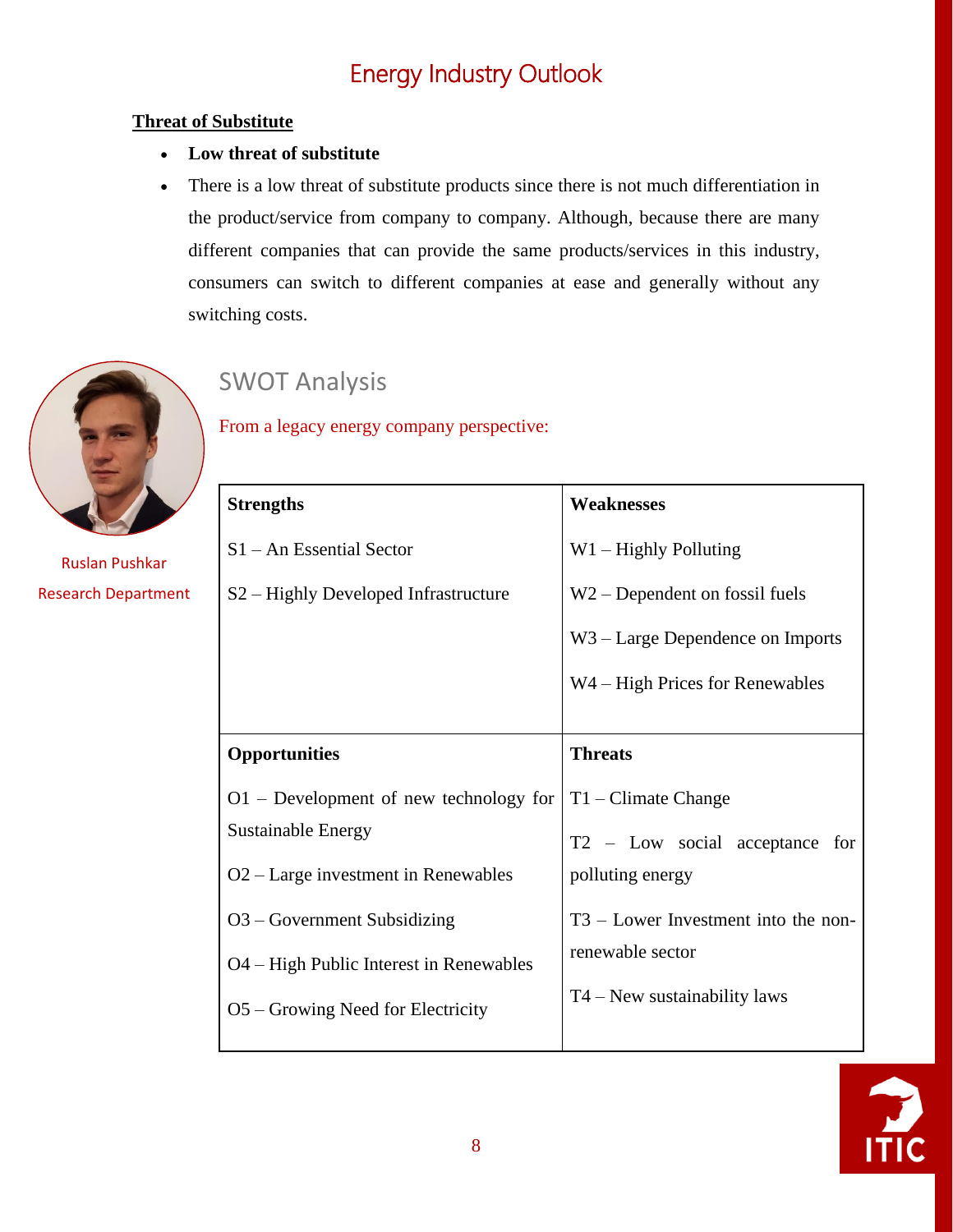### **Cross-SWOT:**

O1:W1 – The recent development in technology allows for better and more sustainable ways to produce energy. The technology is becoming more efficient as well as cheaper making it easier to become economically viable.

 $O2:W3 - A$  large development, as well as large investment into sustainable energy, has created smaller dependence on exports. This is especially great for countries that do not have large natural reserves of fossil fuels.

O3:W4 – High price of new infrastructure, as well as relatively lower production, can make the technology difficult to implement. Yet governments around the world have been subsidizing the sector, helping it become economically viable.

S2:T3 – Well-developed infrastructure allows for more traditional energy companies to sustain their production despite the lower and lower investment. This also means more opportunities to reinvest capital into greener fields.

 $S2:T2$  – Low acceptance of polluting energy is somewhat offset by the large existing infrastructure and yet soon this will need to change, and it is likely to stop being a strength. This will, and already is, forcing most legacy businesses to transfer into renewable energy.

| <b>Strengths</b>                 | Weaknesses                                 |
|----------------------------------|--------------------------------------------|
| $S1 - High levels of investment$ | $W1$ – Low infrastructure development      |
| $S2 - V$ ery sustainable         | $W2$ – Low technological development       |
| $S3 - Less dependent on imports$ | W3 – Difficulty in storing produced energy |
| Opportunities                    | <b>Threats</b>                             |
| $O1 - High public interest$      | $T1 - Small$ incentives                    |

#### From a renewable energy perspective:

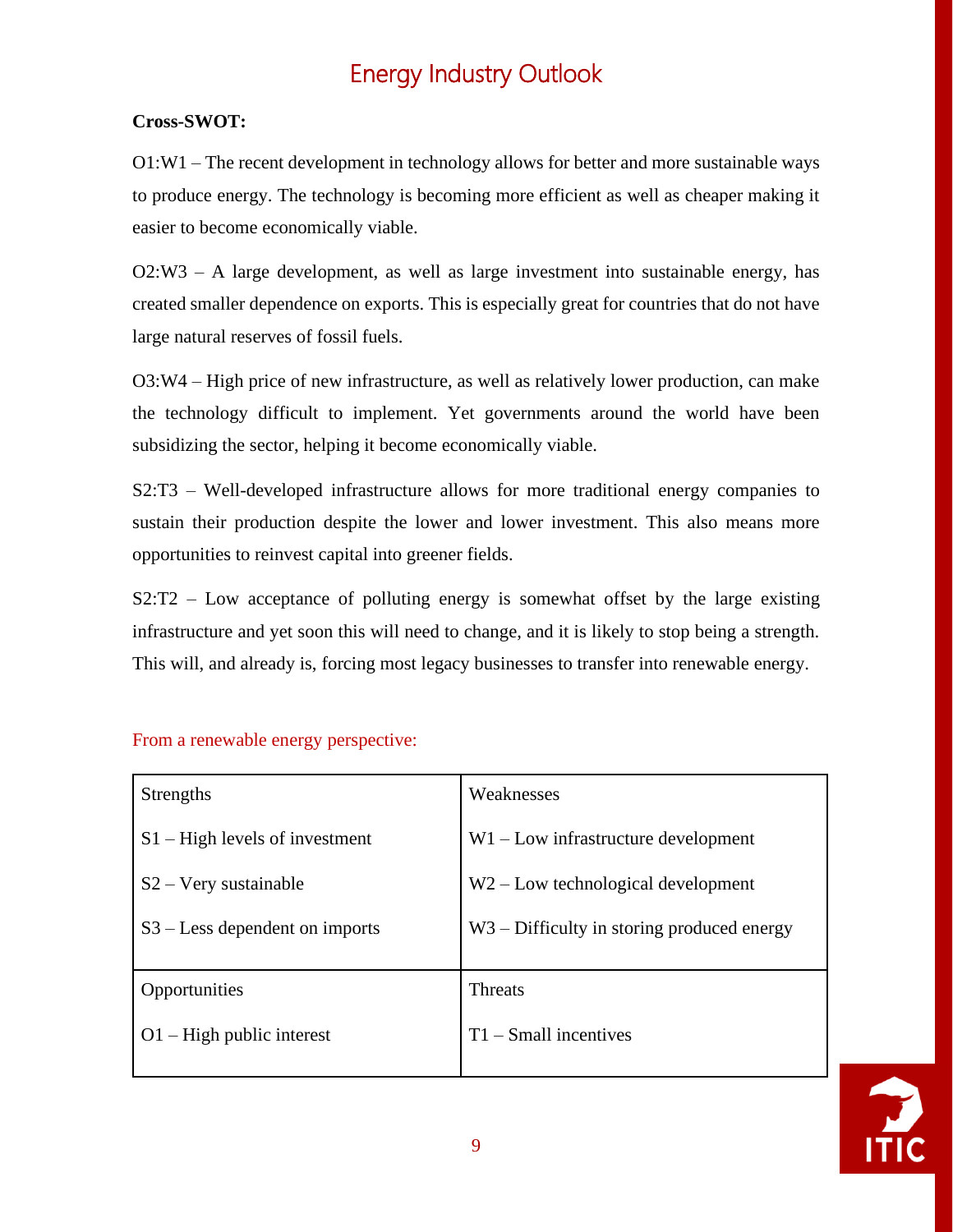| $\overline{O2}$ – Government Subsidizing        | $T2 - High barriers for entry$                      |
|-------------------------------------------------|-----------------------------------------------------|
| $\overline{O3}$ – Higher demand for electricity | $\vert$ T <sub>3</sub> – Economically unsustainable |

### **Cross-SWOT:**

O3: S1 – Higher levels of investment can accommodate the increasing electricity demand. Currently, the world is going through a major shift not only in transportation but also in a much faster internet (5G). This will require a much larger use of electricity and thus increase demand over the transition period.

S1: T3 – While currently, almost all renewable energy is not economically viable due to poor economics and high infrastructure costs, a large investment that has been made over the last few years and that is likely to continue to happen more and more into this niche of the market are going to be the catalyst that will make renewable energy economically viable.

W2: O1 – While the technology is far from the most efficient, high public interest has made it a priority to find more effective ways to make, store and distribute power. The energy sector has had a large jump in technology development and is likely to keep taking advantage of this opportunity.

W1:O2 – Low infrastructure development is one of the main issues for renewable energy. While most believe that public investment should be responsible for the development of such infrastructure, the truth is that it is not enough. Thus, government subsidies are an essential element for the future success of the industry.

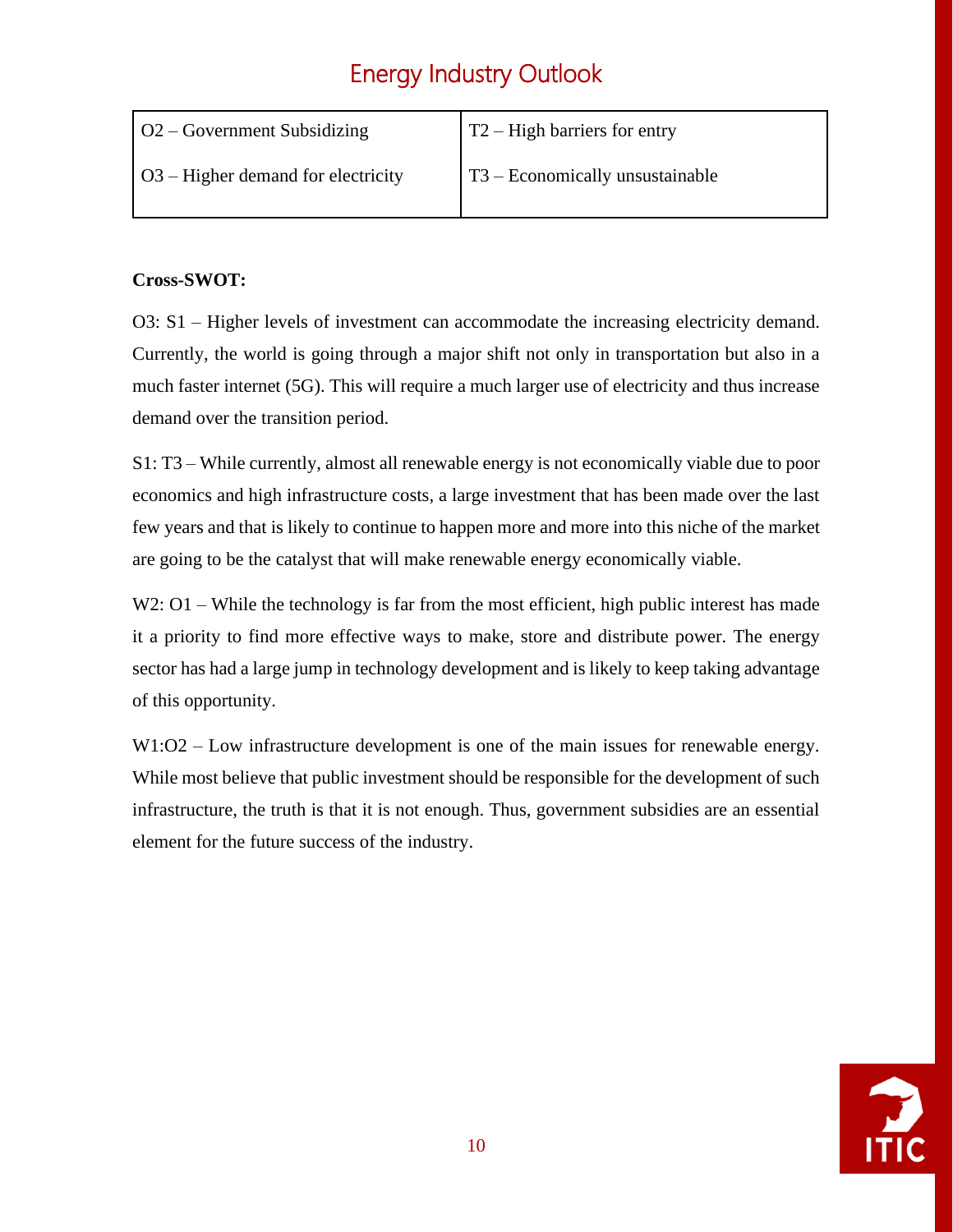# The Big Players



Filipa Pires Research Department

### Enphase Energy, Inc.

#### **Description**

Enphase Energy, Inc. (ENPH) is an American company, founded in 2006, that operates in the energy industry. Enphase Energy is listed on NASDAQ, since 2012, with a current market cap of \$22.124B. Enphase Energy focuses on creating smarter, simpler, and more affordable energy solutions, based on solar

energy. It also values its consumers and tries to offer the best services and quality,

testing the products for 1 million hours before launching them. The company's products work with solar energy, which goes hand in hand with their commitment to preserve the earth's resources and maintain a sustainable and socially responsible business.

This is a very big company that has more than 800 employees working in 21 different countries, having already issued more than 300 patents.

#### **Strategy**

Enphase Energy is mainly known for its solar microinverter, having already shipped more than 32 million units, which places the company as the market leader in their production.

The big innovation introduced in the market with the microinverter was the fact that it was able to convert, manage and monitor the energy of each panel, instead of the entire array. This was a pioneer product that allowed the creation of a smaller-sized inverter and increased the size of the array of solar panels.

The company has now been manufacturing this product for 13 years, but it is always trying to improve it. From trying to spread the costs of manufacturing across the product's components to higher efficiency electronics, the company introduces regular updates to the microinverters.

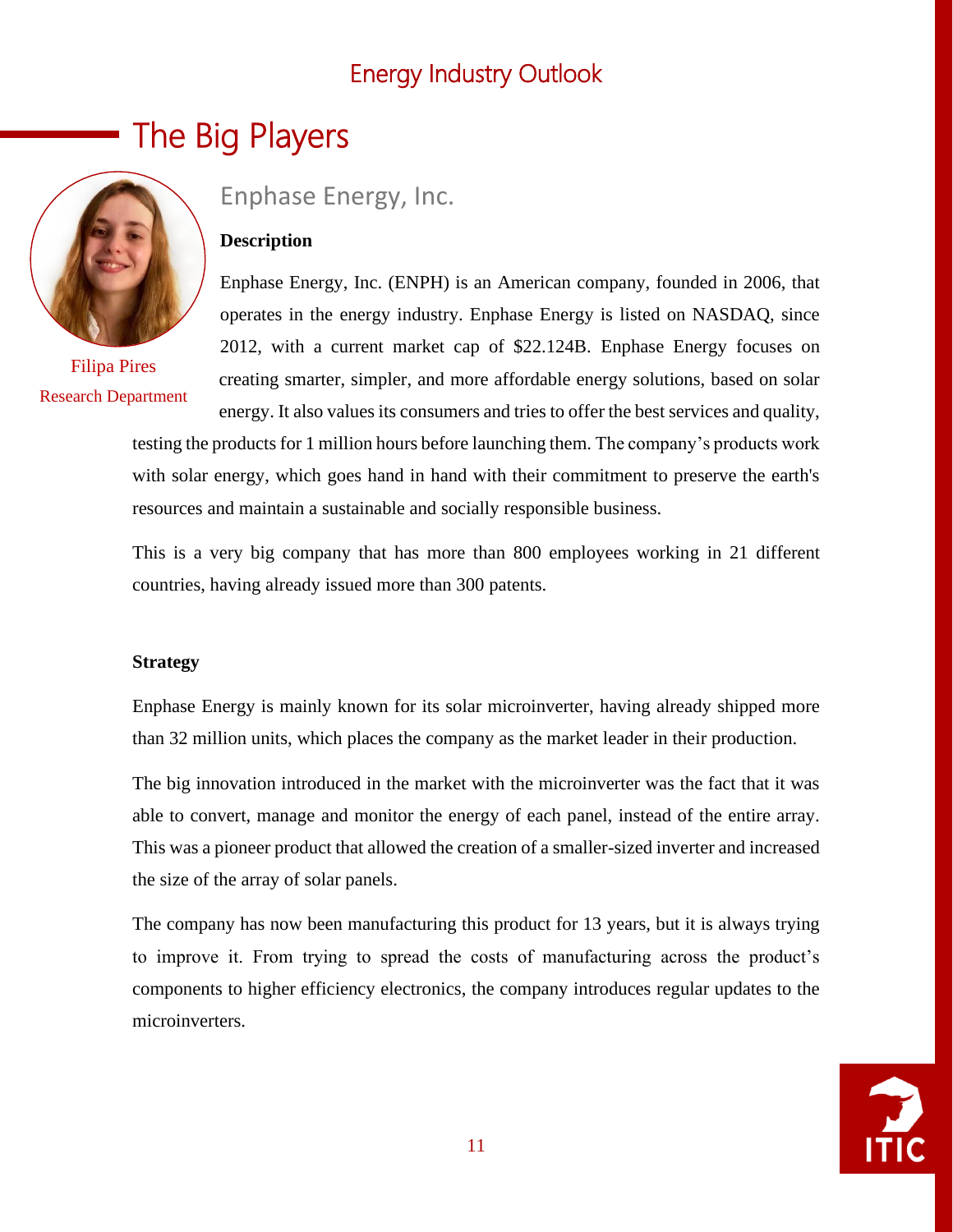#### **Financials**

Enphase Energy revenues have been increasing for the past 4 years. From 2018 to 2019 it almost doubles its revenues, going from \$316,159 to \$624,333. From 2019 to 2020 the revenues also increased but in a smaller proportion, reaching revenues of \$774,425.

The company registered a change in its capital structure between 2017 and 2018, since before 2018 the company has a negative value of equity, and since then the equity value has been increasing. Because of this its D/E has been decreasing, going from -19.54 in 2017 to 1.48 in 2020. This shows that the equity and debt value are more even. Another positive ratio is the quick ratio that is almost always bigger than 1. In the third quarter of 2020, it reached the value of 3.17 but fell to 1.67 in the last quarter of the year.

The company's ROA has been increasing in the past years, increasing from -26.55% n 2017 to 31.80% in 2019. Even though it has been increasing, in 2020 it decreased to 12.40%. The ROE is more volatile. Its values increase and decrease throughout the years. In 2020 the value decreased 71% when compared to 2019, to a value of 33.80%.

Lastly, the stock price registered a big increase in the last years. In 2017, the year close price was only \$2.41, however in 2019 it was already \$29.13 and in 2020 it reached the value of  $$175.47$ , which corresponds to an annual change of  $571.53\%$ . Currently  $(14/03/2021)$  its price is at \$164.71.



João Matos Research Department

### First Solar

#### **Description**

Now, more than ever, the world population is worried about climate change.

As we all know, the main human activity that causes climate change is the Energy Industry, which has been burning tons of fossil fuels per year, releasing Carbon Dioxide to the planet. With that in mind, something has to be done to protect the

planet. For that, First Solar is committed to a sustainable world, through sustainable energy.

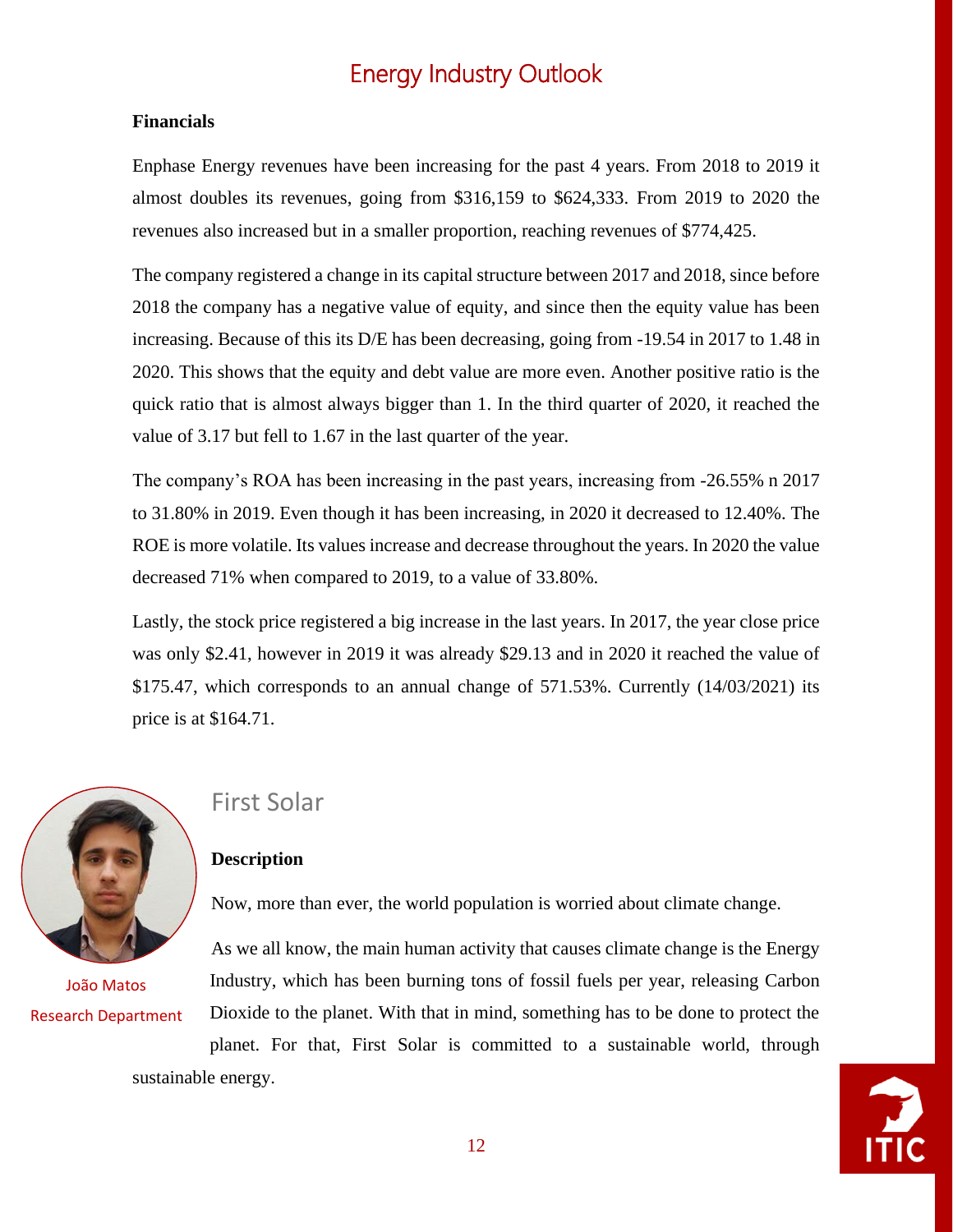First Solar, Inc. is an American Solar Company, founded in 1990 by Harold McMaster (Deceased) as Solar Cells, Inc, having been rebranded in 1999 after being purchased by True North Partners, LLC.

The current CEO is Mark Widmar and the company is based in Tempe, Arizona.

First Solar's IPO was in November 2006, with the company being now listed on the NASDAQ with a current market cap around the \$7.5B mark.

#### **Strategy**

First Solar whole business module banks on the thin-film technology, which has proven to be more cost-competitive than their competitors, while generating strong profits. It also has a better performance in extreme conditions, thus helping First Solar reach a broader market.

However, First Solar's objective is to reduce the number of PTO projects, since NTP projects make more ROI and reduce the risks in construction, like changing interest rates, which can heavily change the profitability.

#### **Financials**

The company's revenues have been pretty unstable throughout the last years, representing a decline that is sometimes surprised by a very good year. In 2015, First Solar's revenue was \$4.41B, a value that declined to \$2.24B in 2018, going back to \$3,06B in 2019. In 2020, it decreased once again, to \$2.7B. Analysts' forecasts reached a consensus of \$2.92B, which would represent an okay growth of 7.9%.

The ROA has been growing since 2017, after a huge decrease in late 2016 from 11.82% in the first quarter of the year to -8.3% one year later. Q4 2020 ROA was 5,4%, which means it more than double the 3,14% from Q3 2020. The company's ROE followed a pretty similar path, but with more extreme values, falling to -10.87% in Q1 2017, with a 7.49% result in Q4 2020.

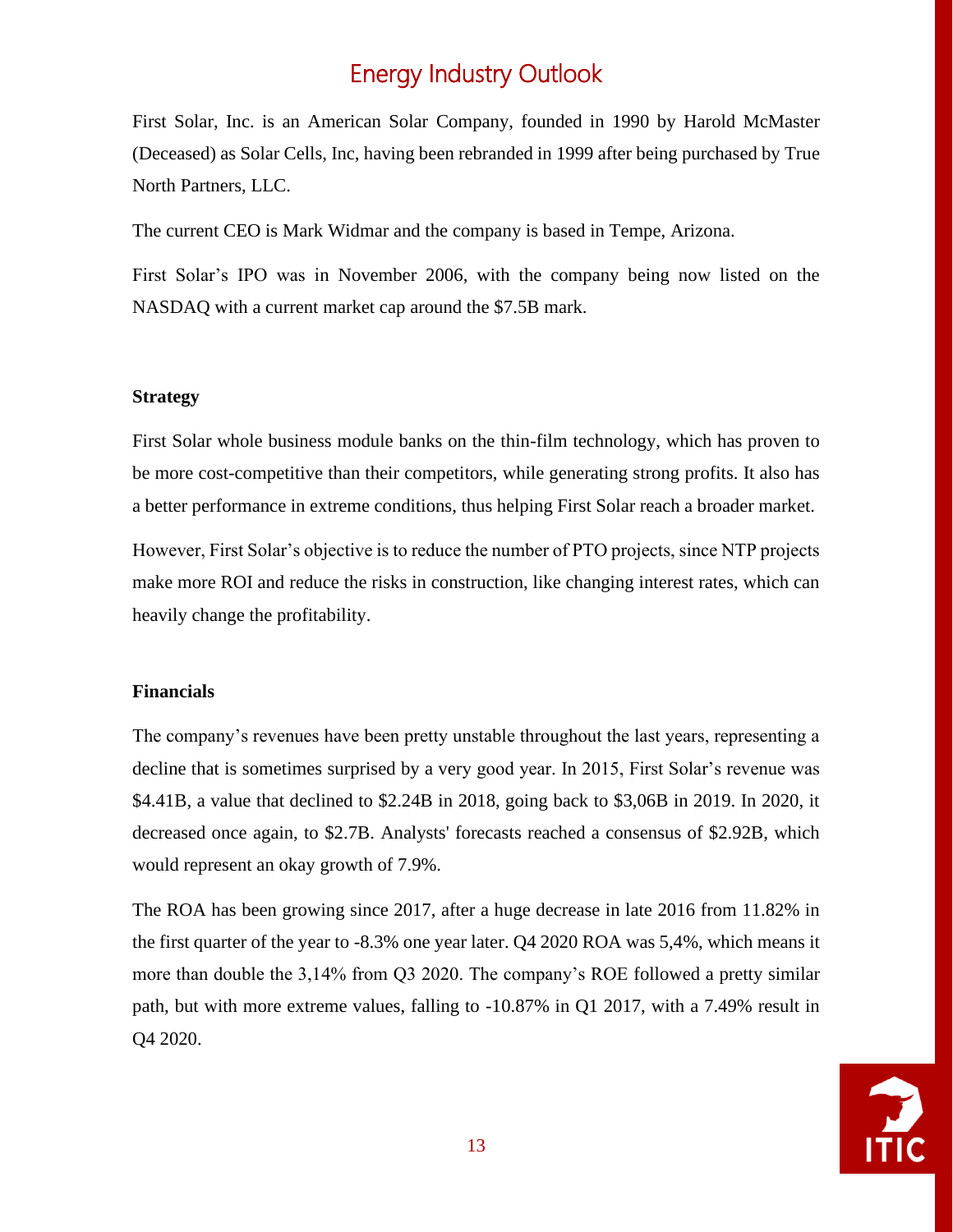Liquidity-wise, First Solar has been steadily decreasing over the past two years, coming from 5.2x in Q4 2017 to 2.4x in Q4 2020. Even after the decrease, First Solar is still well above the sector average (0.7).

The D/E Ratio as of Q4 2020 was 8.7%, a lower value than the Energy sector's average, that being 33.6% It indicates that First Solar, like the rest of the industry, does not rely on lenders to do its business, but on Capital.

The stock (FSLR) price, as of  $8<sup>a</sup>$  March 2021, the market closed at 71.39 USD. The Year-To-Date high was 107.53 USD, while the low was 71.45 USD, at the end of the 2021 February/March pullback.



### Fernando Rangel Research Department

### ExxonMobil

### **Description**

ExxonMobil is currently one of the world's leading energy companies, with a total market capitalization worth \$238.517 billion. This company mainly specializes in oil and gas and is headquartered in Irving, Texas. The company was formed in 1999 through the merger of Mobil Corporation and Exxon Corporation. ExxonMobil operates in a wide range of activities within this industry, from having investments and operations in resources such as coal, natural gas, chemicals to operating oil fields, pipelines, etc.

ExxonMobil is very well established, with a global presence and many years of experience which continuously contributes to them being one of the top companies in the energy industry for the past decades.

#### **Strategy**

ExxonMobil's mission is to be "The world's premier petroleum and petrochemical company." The company uses a mass-market business model and targets its services to companies and consumers that demand oil and gas. The firm mainly operates in the three main business segments which are Chemical, Upstream, and Downstream. Chemical refers

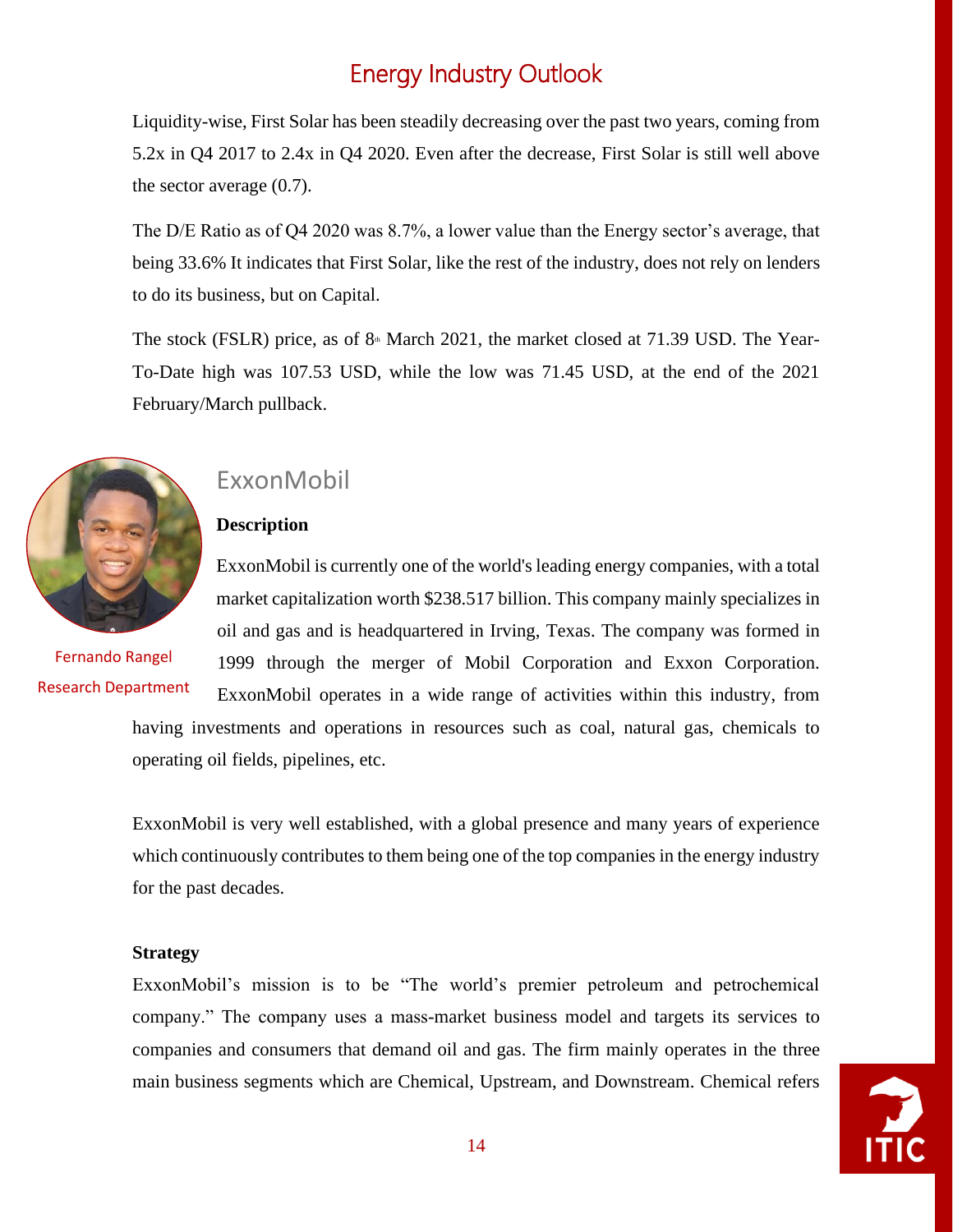to ExxonMobil's offers pertaining to their broad portfolio of polymer and petrochemical products; Upstream refers to their capital intensive operations which include their exploration, production, and development of oil and gas; Downstream refers to the operations that contribute to converting crude oil and gas into a refined finished product.

The main unique selling proposition that the company presents is brand reputation and accessibility. ExxonMobil has over 35 oil refineries in more than 20 countries making the company very well recognized with their products very easily accessible to consumers in more than 20,000 locations worldwide.

#### **Financial**

In terms of financials, the highest that the company's revenues have been in the past four years was in 2018 when revenues hit \$279,332,000, ever since then revenues have been going down. By the end of 2020, revenues hit \$178,574,00 which is a 93.6% drop from 2018. This decrease in revenues can be due to the COVID-19 pandemic which caused the drastic fall in energy demand. The EBITDA has also been following a similar path as the company's revenues with EBITDA peaking in 2018 amounting to \$50.646 billion with a 47.75% YoY growth rate by the end of that year. However, after that peak, this ratio has been on the decline going down to \$25.831 billion with a -50.23% decline by the end of 2020.

Overall, the company's ROA has been on the decline in the past years. Going from 5.69% at the end of 2017 to -8.35% by the end of 2020. This recent negative ROA can be attributed to the loss of \$22.4 billion the company suffered in 2020. This ratio is currently operating below the industry average of -4.71. The ROE also followed a similar route due to this loss, ending at -16.01% in 2020, and is currently operating below the current industry average of -8.07%.

In terms of liquidity, ExxonMobil's current ratio was mainly fluctuating from 0.82-0.74 from 2017 to 2019. However, in 2020, the ratio peaked at .93. This is the highest the current ratio has been in the past 4 years. Regardless of this peak, the company's ratio still continues to operate below the industry mean of 1.30.

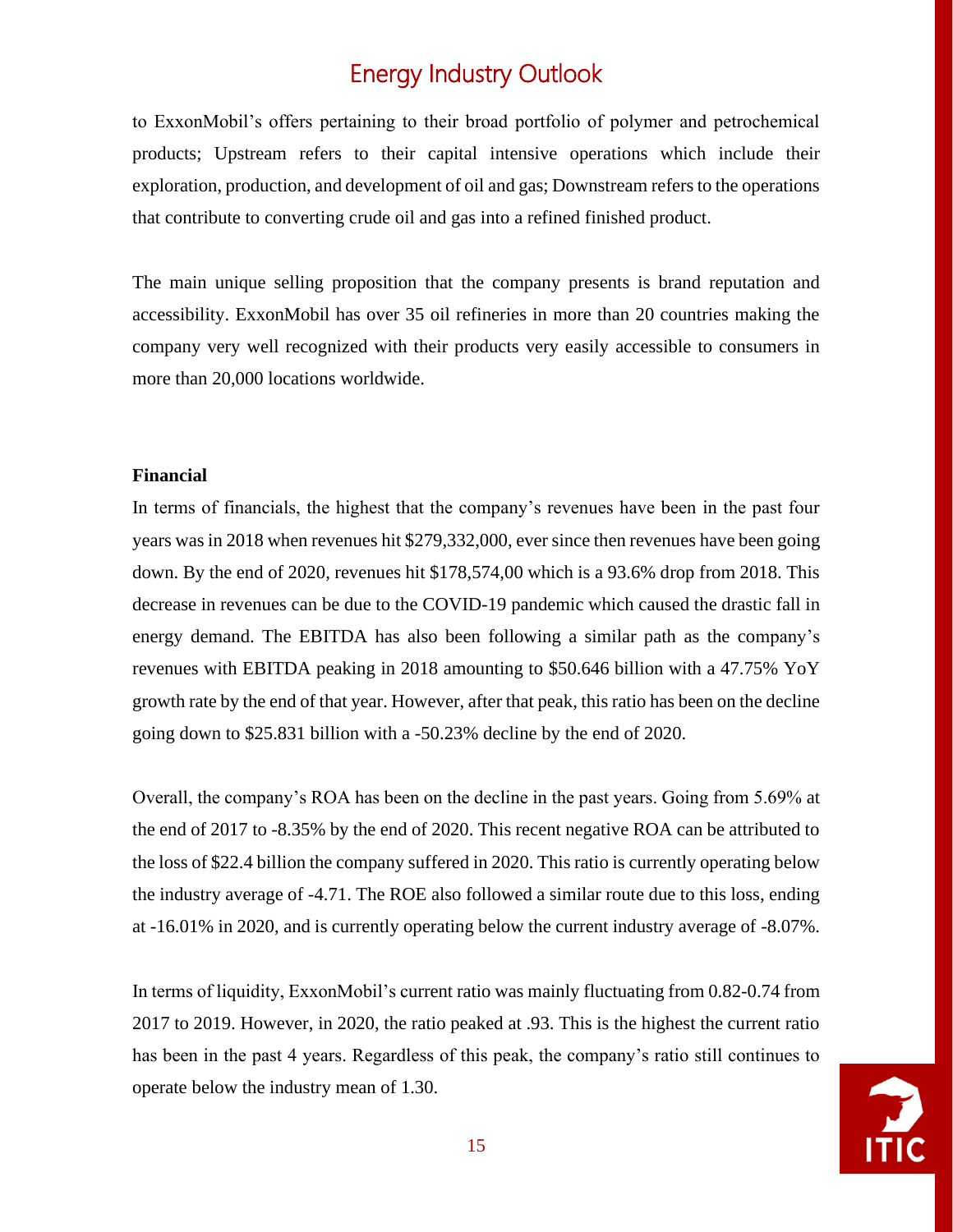The debt-to-equity ratio increased 150% from the 1st quarter of 2019 to the end of 2020, going from 0.10 to 0.25. This ratio currently operates below the industry mean of 0.42.

The stock price took a hit once the COVID-19 pandemic took place. Price before the pandemic was mainly fluctuating between \$75-\$56 for a few years. Although, once the pandemic hit, the price hit lows that had not been hit since 2005. Price had gone all the way down to \$28 but is now (a year later) operating around the \$54-\$60 area in the month of March 2021. The stock price is currently presenting a strong uptrend which may continue as the company recovers from the losses that took place last year.

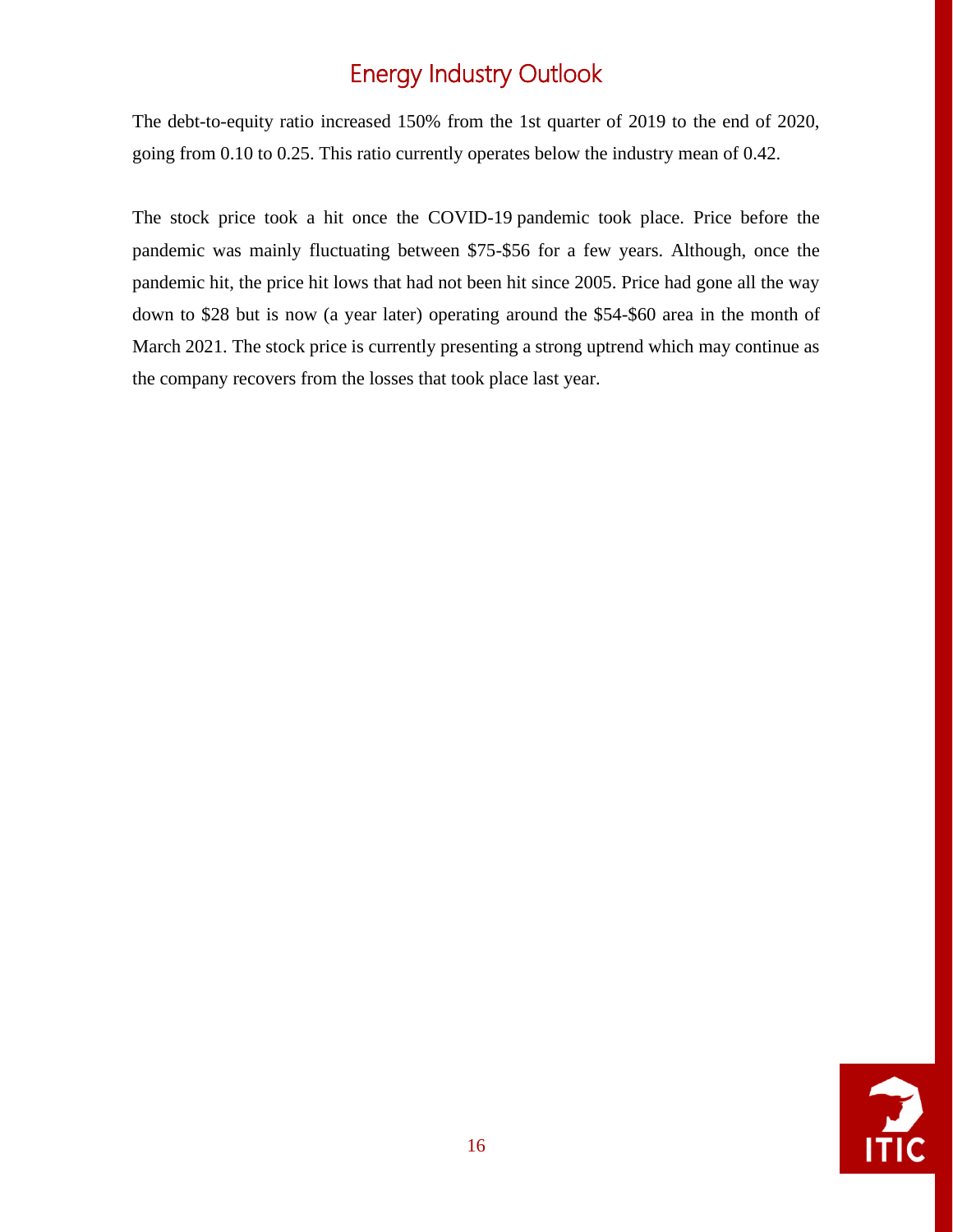# **Conclusion**

In conclusion, this industry suffered drastically once the COVID-19 pandemic began since demand and prices for energy heavily decreased and with the combination of geopolitical events such as the Russia and Saudi Arabia oil price war. With that, many companies within the industry suffered a loss or sharp declines in their revenues. However, over the past months, the energy industry is showing signs of recovery. Once lockdown and traveling restrictions ease up around the world, this would automatically lead to an increase in the consumption of energy. This ease in restrictions will likely allow for more upside within the industry meaning that currently, this may be a potential opportunity for investors in the medium to long-term.